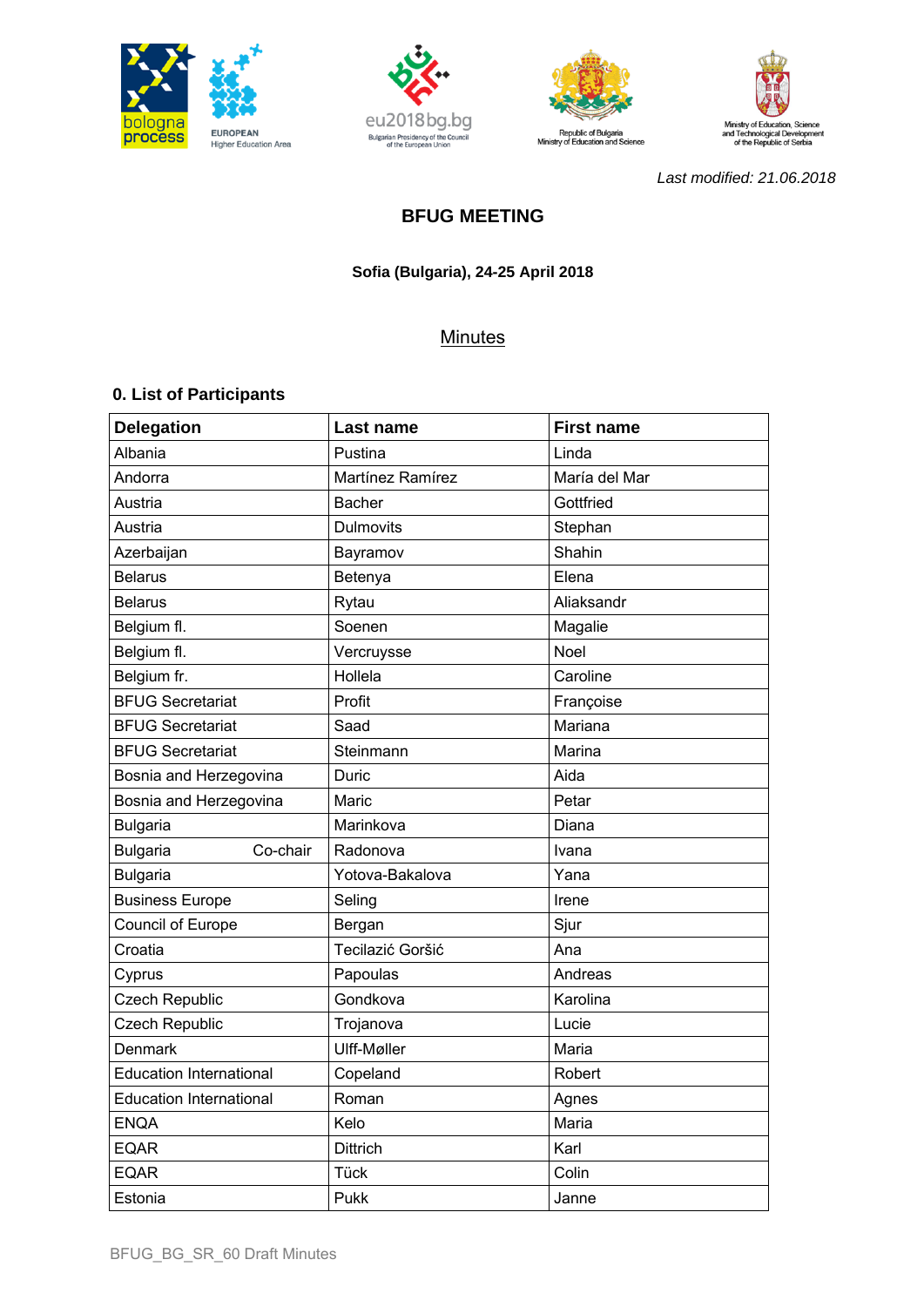| ESU                        | Šušnjar          | Aleksandar        |
|----------------------------|------------------|-------------------|
| ESU                        | Sundberg         | Caroline          |
| <b>EUA</b>                 | Gaebel           | Michael           |
| <b>EUA</b>                 | Wilson           | Lesley            |
| <b>EURASHE</b>             | Karpíšek         | Michal            |
| <b>EURASHE</b>             | Lauwick          | Stephane          |
| Euridyce                   | Crosier          | David             |
| <b>European Commission</b> | Debiais Sainton  | Vanessa           |
| European Commission        | Engels-Perenyi   | Klara             |
| <b>EUROSTUDENT</b>         | Vögtle-Köckeritz | Eva Maria         |
| Finland                    | Innola           | Maija             |
| Finland                    | Vuorinen         | <b>Birgitta</b>   |
| France                     | Despréaux        | Denis             |
| France                     | Lagier           | Hélène            |
| Vice-chair<br>France       | Ott              | Marie-Odile       |
| Georgia                    | Margvelashvili   | Maia              |
| Germany                    | Greisler         | Peter             |
| Germany                    | Lüddeke          | Barbara           |
| Germany                    | Petrikowski      | Frank             |
| <b>Holy See</b>            | <b>Bechina</b>   | Friedrich         |
| <b>Holy See</b>            | Rosenbaum        | Melanie           |
| Iceland                    | Vidarsdottir     | Una               |
| Ireland                    | Hennigan         | Padraig           |
| Italy                      | Cinquepalmi      | Federico          |
| Italy                      | Lantero          | Luca              |
| Italy                      | Lucke            | Vera              |
| Kazakhstan                 | Khassenova       | Unzeilya          |
| Latvia                     | Ivsina           | Daiga             |
| Latvia                     | Upite            | Linda             |
| Liechtenstein              | Miescher         | Daniel            |
| Lithuania                  | Sirkaite         | Aurelija          |
| Lithuania                  | Viliūnas         | Giedrius          |
| Luxembourg                 | Diederich        | Léon              |
| Luxembourg                 | Kox              | Corinne           |
| Malta                      | Sammut-Bonnici   | Tanya             |
| Moldova                    | Velisco          | Nadejda           |
| Montenegro                 | Misovic          | Biljana           |
| Montenegro                 | Perovic          | Djurdjica         |
| Norway                     | Johansson        | Toril             |
| Norway                     | Strøm            | Tone Flood        |
| Poland                     | Banaszak         | Bartlomiej        |
| Poland                     | Boltruszko       | Maria             |
| Portugal                   | Dominguinhos     | Pedro             |
| Portugal                   | <b>Martins</b>   | Afonso D'Oliveira |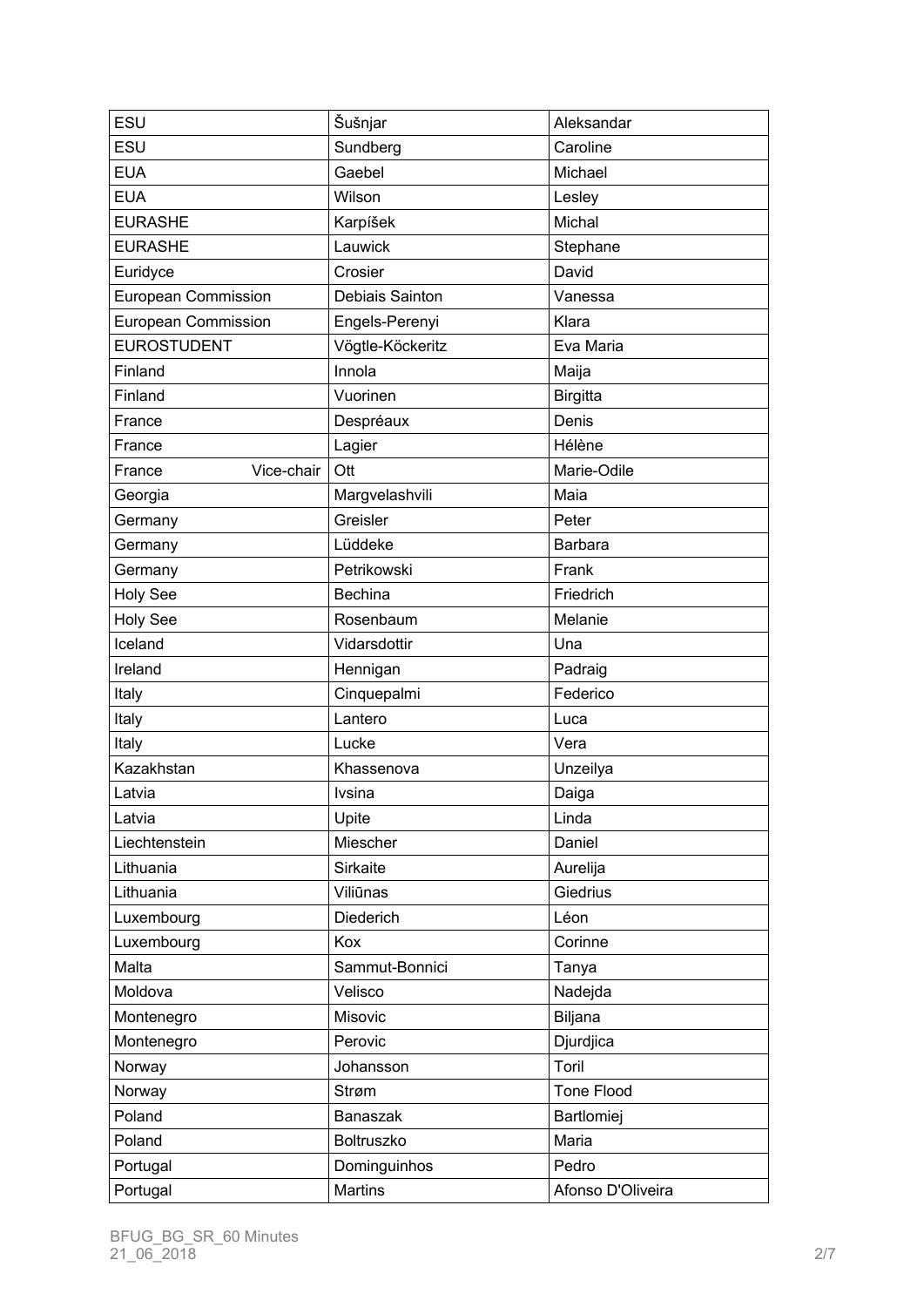| Portugal                  | Queiroz           | João        |
|---------------------------|-------------------|-------------|
| Romania                   | Haj               | Mihai Cezar |
| <b>Russian Federation</b> | Ganshin           | Igor        |
| Serbia                    | Jocic             | Katarina    |
| Serbia<br>Co-chair        | Tubic             | Bojan       |
| Slovak Republic           | Jurkovič          | Jozef       |
| Slovenia                  | Rustja            | Erika       |
| Spain                     | de Lezcano-Mújica | Margarita   |
| Spain                     | Sainz             | Jorge       |
| Sweden                    | Persson           | Martin      |
| Switzerland               | Meister           | Muriel      |
| <b>TFYROM</b>             | Aleksov           | Borcho      |
| Ukraine                   | Zolotaryova       | Iryna       |
| <b>UNESCO</b>             | Snildal           | Andreas     |
| United Kingdom (Scotland) | Thomson           | Edward      |
| United Kingdom            | Wilkinson         | Pamela      |

Apologies: Armenia, Greece, Hungary, Netherlands, Turkey

#### **1. Welcome and introduction to the meeting**

Denitsa Sacheva, Deputy Minister of Education and Science in Bulgaria, opened the meeting and welcomed the BFUG delegates. She underlined that for this meeting, the main task for the BFUG would be to prepare the Paris Ministerial Conference and to pave the way for the future of the EHEA.

Bojan Tubic, Serbian Deputy Minister appointed in March, and the BFUG Vice-chair thanked the Bulgarian Co-chair for hosting this meeting.

## **2. Adoption of the agenda**

Italy suggested removing item 11 (information by the incoming co-chairs) from the agenda. Some Board members proposed discussing the draft Communiqué before the draft BPF (Bologna Policy Forum) Statement.

It was decided to delete item 11 from the agenda, to move the draft BPF Statement to the morning session, and to devote the entire afternoon to the draft Communiqué. With these changes, the agenda was adopted.

#### **3. Feedback of the last meetings**

The Co-chair (Bulgaria) gave a short overview of the discussion at the previous BFUG meeting in Sofia and referred to the minutes. Regarding agenda point 4.1., Poland wanted to change the wording regarding the intervention this delegation made in February and proposed to send the complete formulation in writing. Regarding point 3, Albania expressed the view that no decision had been made on the AG3/WG2 proposal. The Co-chair (Bulgaria) announced that even if the minutes had been published, the wording would be revised once more by using "accepted" instead of "adopted".

The Co-chair (Serbia) reported that version 5 of the draft Communiqué and the roadmap had been the main topics at the Board meeting in Belgrade in March. The meeting resulted in a consultation of the Cochairs with the Belarus delegation related to the AG2 Final Report; and the Belarus strategy had been sent as a reaction thereof.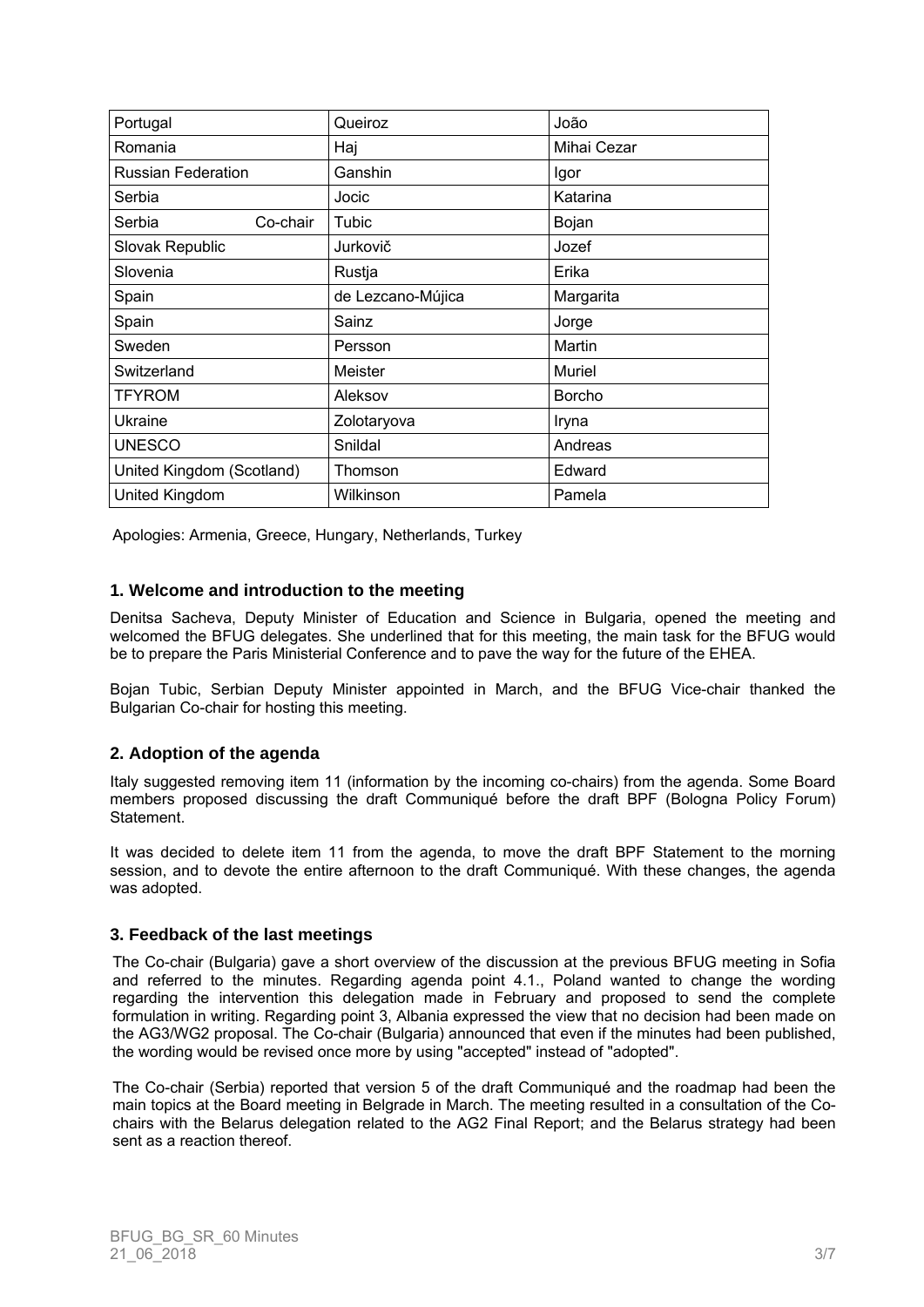## **4. Final presentation of the AG/WG work**

#### *4.1. The 2018 Bologna Process Implementation Report (WG1 Monitoring)*

After the WG1 co-chair (Norway) referred to the full Bologna Process Implementation Report (BPIR) which had been sent to the BFUG, the WG1 co-chair (Eurydice) [presented](http://www.ehea.info/media.ehea.info/file/20180424-25-Sofia/62/5/BFUG_BG_SR_60_4a_PresBPIR2018_940625.pdf) some issues relevant to the discussion of the Communiqué:

The overall picture is improving but challenges remain regarding - the three cycle degree structure (indicators not green in 9 systems), - the national qualifications frameworks (indicators not green in 10 systems), - the Lisbon Recognition Convention (indicators not green in 11 systems), - quality assurance (indicators not green in 16 systems), ECTS (indicators not green in 22 systems), - the Diploma Supplement (indicators not green in 2 systems). Some aspects highlighted were learning and teaching (few countries require the teaching staff to have pedagogical training), ECTS (around one third of the countries should take action to ensure that implementation is based on the 2015 ECTS Users' Guide and this is evaluated in quality assurance processes) and the complex picture of short cycle programmes within the EHEA. Thus, clarification would be needed as proposed in the draft Communiqué. The researchers had found little evidence of measures tackling the issues on the social dimension; and the question of values was difficult to handle for this BPIR.

The BFUG thanked the group and the data collectors for the BPIR. Education International suggested looking in more detail into academic freedom and other issues connected with values.

On request, the WG1 co-chair (Eurydice) explained that the slides referred to the number of systems which have not yet implemented the respective commitments; as for key commitments, everything should be fully implemented by now. Regarding values, he explained that it has been taken into account where these issues are covered in national legislation, but that this is not sufficient to cover the issue. The complex nature of this question would be more difficult to tackle with by a reduced report. He proposed to take this issue forward in the next meeting of WG1, before further discussions at the next Board meeting in July 2018. In addition, effects of funding of higher education and forms of governance would be worth to be looked at in more depth.

#### *4.2. Proposal for a 2018-2020 Bologna Process Implementation Report (WG1 Monitoring)*

The WG1 co-chair (Norway) explained that there was no new document for this meeting, but that for the BFUG meeting in September, a proposal including new Terms of Reference would be drafted by WG1 at its meeting in June.

#### *4.3. Final Report and recommendations from AG3 (Dealing with non-implementation) including the joint proposal WG2 (Implementation)/AG3 (Dealing with non-implementation)*

The Co-chair (Bulgaria) reminded the BFUG of the previous agreement to adopt the peer support approach and the terms of reference (Section II part 1 and 2 of the new integrated document) during this very meeting She stressed the need of focusing interventions on clear suggestions, and explained that the BFUG would start the discussion with the proposed Terms of Reference, and afterwards adopt the other parts of the document accordingly. She recalled that additionally, a decision on the annexes to the Communiqué was needed.

The AG3 co-chair (Iceland) presented the AG3 final report with Section I (AG3), II (AG3/WG2) and III (WG 1) and announced an explanatory note to be added underlining that all information in Section III derived from the BPIR. She explained that written comments had been received, that a meeting with France had taken place, and that the final version was based on all these and has been drafted by the WG2 co-chair (B fl.) and the AG3 chairs for this very meeting.

The WG2 co-chair (B fl.) underlined that the thematic peer groups are very different from BFUG WGs, and members could also be institutions, experts etc. He underlined that the concept of reversed peer review is included in the guiding notes (but that the wording is different as requested by the Board and BFUG members before); and that guiding notes are only guiding and not prescriptive. It is up to the peer groups to fix the details according to their needs.

Austria proposed trusting in the work of the future peer groups and their ability to follow the intentions described in the guiding notes. EUA suggested starting work now and adjusting the procedure based on experiences made whenever necessary. Germany wanted to delete the link from credits to all three cycles, as the 3<sup>rd</sup> cycle in many countries is not linked to a range of credits. Albania suggested including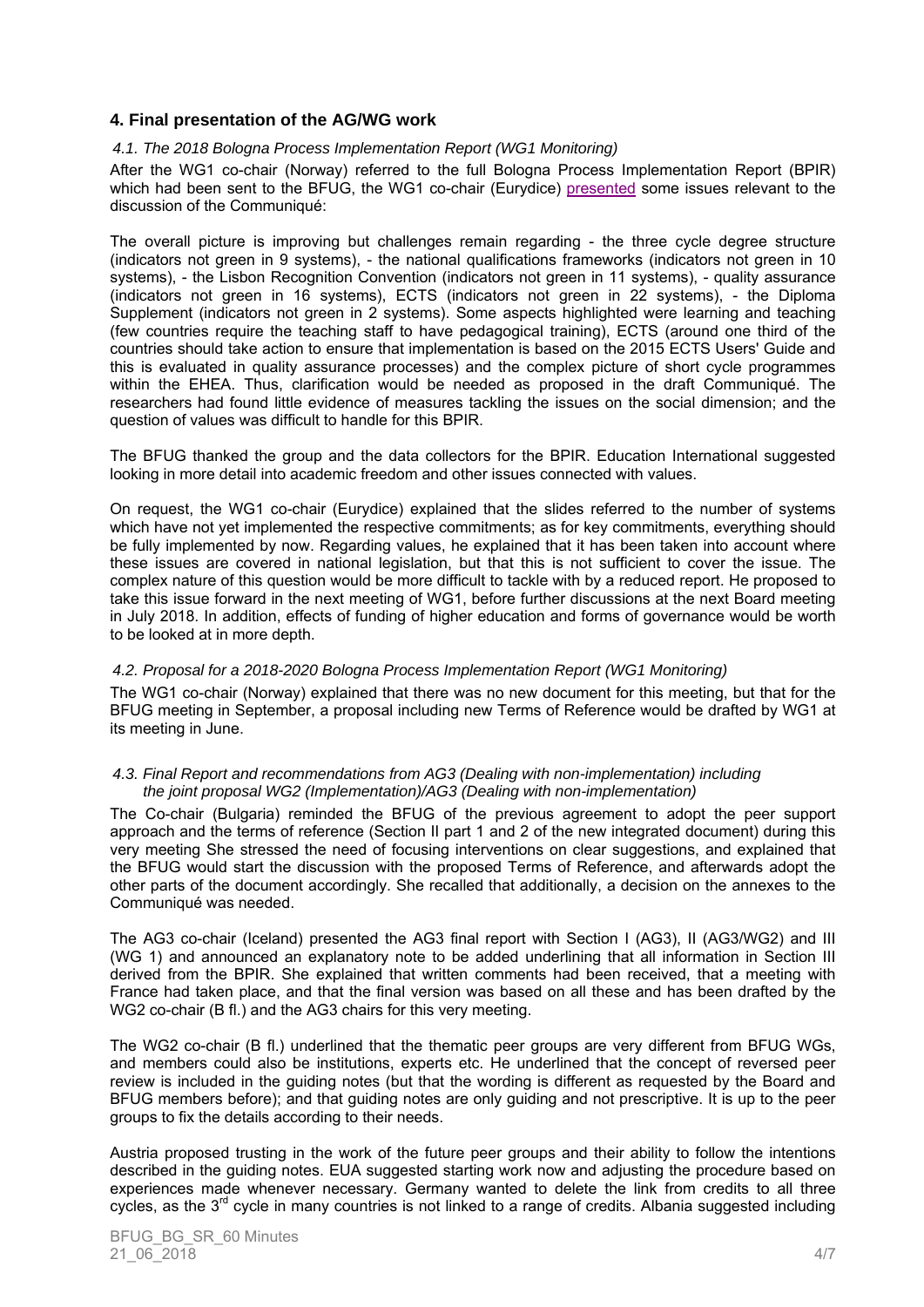on p. 7 that the BFUG meeting in February did not adopt a final document, and expressed the view that indicators should be reviewed. Several delegations welcomed the compromise worked out by WG2 and AG3. Many of them supported keeping "insufficient progress", while others proposed modifications like "only some progress", "lack of progress", or "without tangible progress".

The WG2 co-chair (B fl.) underlined that even countries that are doing well must also be open to be criticised and that it is up to the peer groups and the BICG to see about the criteria for "insufficient progress", while it is up to the BFUG to draw conclusions. Italy supported the comments made by Albania and added: concerning procedures, sending invitations for BICG membership before the terms of reference was formally adopted can be questioned. The cyclic procedure was not adopted and there was no consensus on establishing an intermediate layer of decision to report to the BFUG. The Council of Europe underlined that the proposal is intended to improve implementation, where challenges are identified, thanks to the peer support.

The AG3 co-chair (Iceland) explained that the document does not include any proposal for an intermediate layer between the BFUG and the peer groups. It stresses rather that every decision will be taken by the BFUG. How to measure progress and how to define "insufficient progress" should be left to the peer groups to discuss and present to the BFUG. The peer groups will be guided by the BFUG and should take ownership of the way they work.

The Co-chair (Bulgaria) thanked all delegations for their comments and concluded that the document needs to be modified as regards the use of ECTS: it should make clear that credits are not used everywhere for the third cycle. The Terms of Reference were adopted with the current wording, though alternative proposals had been made for "insufficient".

#### *4.4. Composition of the initial "Bologna Implementation Coordination Group" (BICG)*

The Co-chair (Bulgaria) reported that Austria, Bulgaria, Croatia, Cyprus and Spain as well as the European Commission, EUA, EURASHE and Education International had expressed their interest in being part of the BICG.

The WG2 co-chair (B fl.) proposed having three countries (Austria as former WG2 co-chair and one of the BFUG Co-chairs in the second half of 2018, Bulgaria as current BFUG Co-chair, and Croatia as 2020 BFUG Co-chair), and the European Commission in the group, and calling on other European organisations to agree on one representative. One of the WG1 co-chairs could become an affiliated member, and Iceland could be asked to become a member.

Iceland responded to be willing to participate only if the BFUG explicitly would ask for this. During this discussion, Italy and Albania expressed interest to be part of the group. EURASHE wanted to include more than one stakeholder representative. The Council of Europe expressed the view that countries should build the majority of the group and include a fair range of countries. It argued that Italy should be included as the future BFUG Co-Chair and as a delegation that had expressed strong scepticism toward the model originally proposed, even if the Council of Europe did not share Italy's view of the model. Italy recalled the Terms of Reference with 5 members agreed and suggested including a non-EU country. The Co-chair (Bulgaria) welcomed the idea of including a non-EU country and the flexibility of Albania and Iceland in this respect. Romania reminded the BFUG of the proceedings, and the tradition of nominating members of groups before adopting their terms of reference.

The AG3 co-chair (Iceland) underlined that the initial composition of 5 members will be extended once the chair of each peer group will be included.

After further discussions, the Co-chair (Serbia) concluded that the initial group would have six members: Austria, Bulgaria, Croatia (as current or future Co-chairs), Italy (as future Vice-chair), the European Commission, and EUA/EURASHE sharing one seat. Albania, Cyprus and other interested countries were invited to volunteer for chairing one of the peer groups in order to become member of the BICG. The preparatory group would draft letters to all countries and organisations; and a decision about the full composition of the BICG will be taken by the BFUG in September.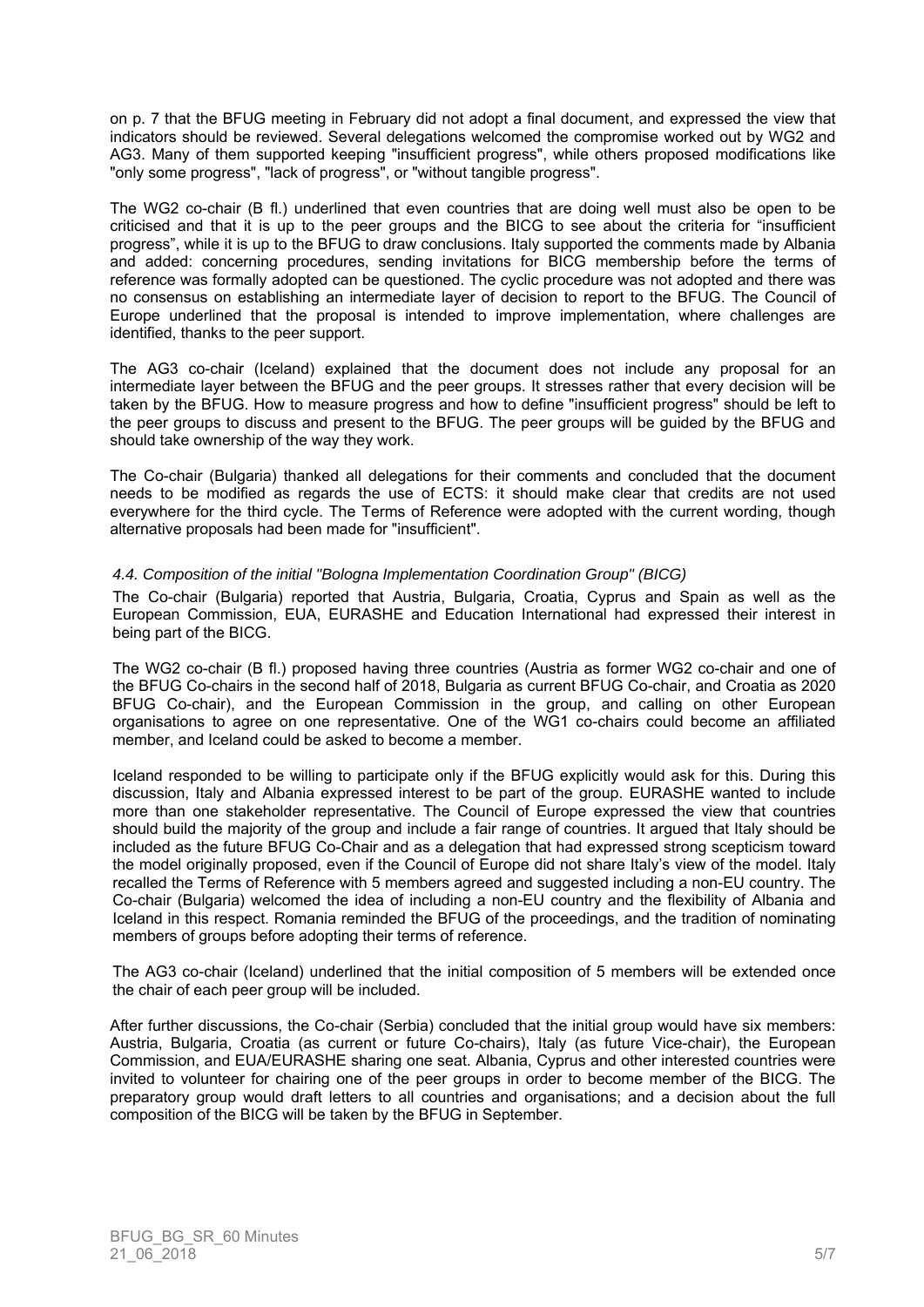#### *4.4. Final Report and recommendations from AG2 (Support for the Belarus Roadmap)*

The AG2 co-chair (Holy See) recalled the agreement to invite Belarus to propose an action plan, and the AG2 co-chair (Germany) welcomed the proposal sent by Belarus. He asked the BFUG to decide how further progress should be monitored, e.g. by the usual WG1 procedure or by another tool.

Belarus explained that the paper describes the transition from the roadmap period to the regular procedures of the BFUG. The country wanted to follow the normal procedure with BFUG support, and participation in peer groups. To be realistic, the perspective goes beyond 2020. Russia appreciated the efforts from Belarus, Austria welcomed the commitments included, and both supported the proposed strategy.

The Co-chair (Bulgaria) concluded that the Belarus proposal is adopted.

#### **5. Draft Bologna Policy Forum Statement**

The AG1 co-chair (France) presented the draft Bologna Policy Forum Statement which integrated comments received on the previous version.

The Council of Europe asked for details regarding the support mentioned in the first line, or for modification of the wording used. In the first sentence of the third paragraph, stakeholders should be mentioned in addition to countries. In the fifth paragraph, "employability for all our students" should be amended with "and graduates". In the final paragraph, reference should be made to a "global policy dialogue" (instead of global working group), because this wording is used in the draft Communiqué. The Holy See called for clarification of both the dialogue and the methods proposed to partners in this exercise. EUA in general asked for more practical details about how things will be carried out and proposed to replace "this approach" by "similar approaches" in the third paragraph. The European Commission supported the request of becoming more specific about the global dialogue or group; and asked for deleting "(Erasmus Mundus)" in the last sentence. Belgium (fl.) highlighted the difference between the draft Bologna Policy Forum Statement and the draft Communiqué and underlined that ministers should mandate the BFUG to establish a working group or another method for the dialogue in between the conferences/fora.

The AG1 co-chair (France) referred to the last lines of the text explaining the approach for the political dialogue and underlined that most suggestions made would be easy to take on board.

## **6./7. Draft for the 2018 Ministerial Communiqué**

The BFUG Vice-chair, as Drafting Committee chair, explained that all comments from countries and organisations on the previous version had been taken into account for drafting version 7.0. This version had been sent ten days before this meeting in order to allow consultations on national/organisational level and to come back with comments on the very day of this BFUG meeting.

The European Commission explained that common comments by a number of organisations and a few countries on version 7.0 had been sent to all BFUG delegations as an attempt of saving time for the discussion during this meeting. Many of the changes were of stylistic nature, to strengthen the messages in the document. Belgium (fl.) expressed the view that sending this document (without track changes) was not the best procedure; although suggestions within the text are valuable. ENQA referred to the need of taking joint ownership. The Council of Europe pointed out that many delegations had several times submitted a number of comments which had not resulted in substantial changes. It expressed the view that draft 7.0 was still not attractive, clear and readable; and that therefore, a number of delegations had agreed on these common comments.

After the BFUG Vice-chair presented the structure of the document, and numerous comments were made on the procedure, the style of the text and on the wording of specific sentences; it was decided to discuss the draft Communiqué paragraph by paragraph on the basis of the consolidated draft including the comments by a number of countries and organisations. The decisions taken by the BFUG are reflected in version 8.0 which is attached to these minutes [and had been sent to all delegations on 27 April].

The BFUG Co-chairs asked WG2 and AG3 to provide the necessary documents indicated as appendixes: the proposal for "Support for the Implementation of Key Bologna Commitments", and the